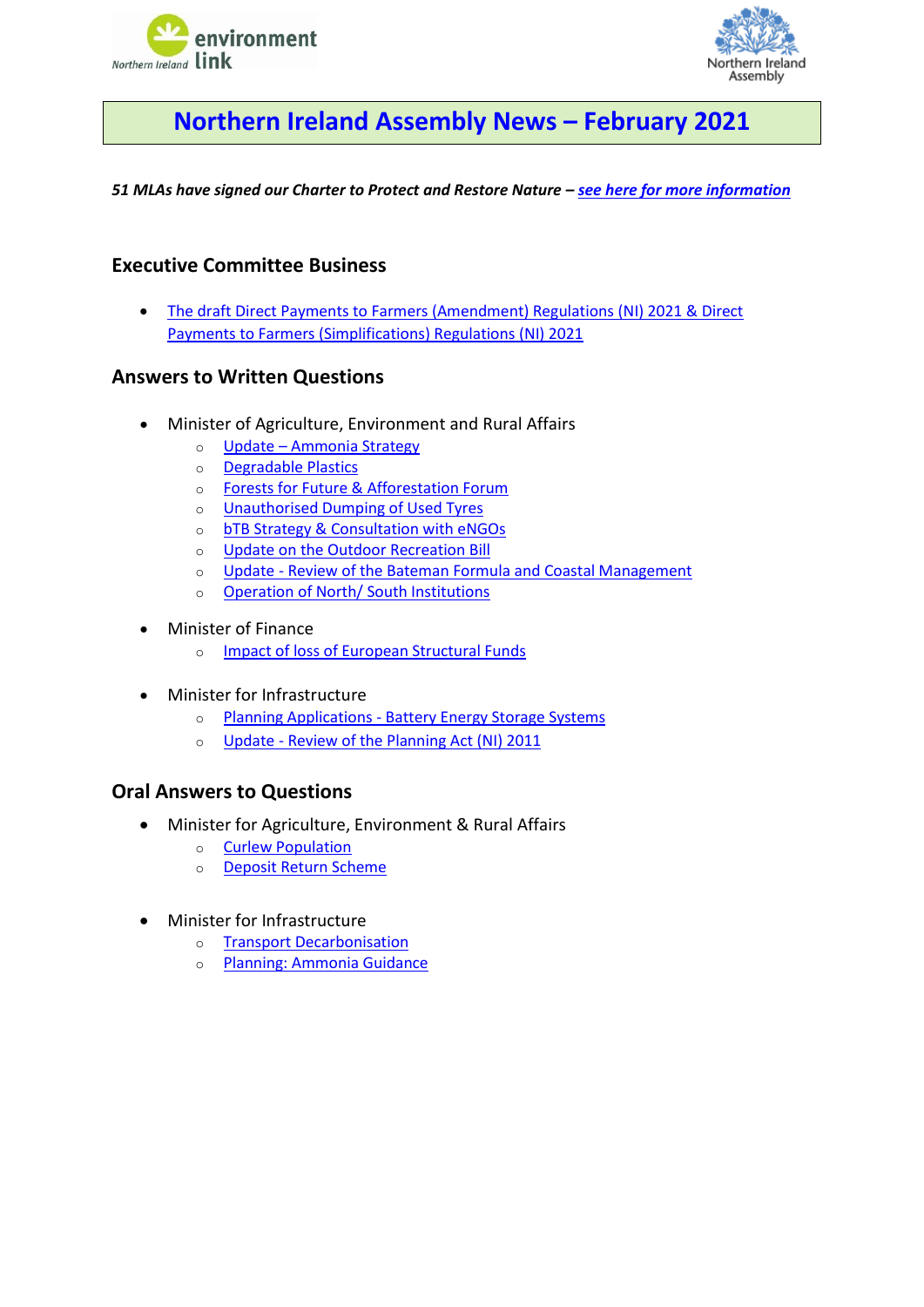



# **Executive Committee Business**

# <span id="page-1-0"></span>**The draft Direct Payments to Farmers (Amendment) Regulations (NI) 2021** & **Direct Payments to Farmers (Simplifications) Regulations (NI) 2021 (22 February)**

Members [debated](http://aims.niassembly.gov.uk/officialreport/report.aspx?&eveDate=2021/02/22&docID=327048#3273257) two motions to approve two draft statutory rules (SRs) that relate to direct payments to farmers with a single debate on both motions. Following debate both motions were approved. During the debate Members heard that the current direct agricultural support schemes, which include the basic payment scheme, are worth over £293 million annually to farmers in NI and that the purpose of the regulations were to 'ensure that the current schemes continue to operate effectively and to implement improvements and simplifications wherever possible'. In terms of the first regulations, the legislative amendments introduced in the draft Direct Payments to Farmers (Amendment) Regulations (N) 2021 will maintain the status quo as far as possible and are largely technical. No substantive policy changes are being made, and farmers will see no change on the ground as a result of the regulation. The SR makes minor amendments to ensure that the schemes can continue to operate effectively beyond 2020. That includes replacing some dates that were specific to the 2020 scheme year with equivalent dates that are not year-specific. It also removes from retained EU law provisions that are not applicable in Northern Ireland. The second regulations, which are the Direct Payments to Farmers (Simplifications) Regulations (Northern Ireland) 2021 are intended to make the direct agricultural support schemes simpler both for applicants and those administering them. Part 2 removes the greening payment, with the money being incorporated into the basic payment scheme. The requirement not to plough environmentally sensitive green land is retained while Part 7 sets the minimum control rate for inspections at 1% for scheme applications, but the Department can increase it, should the error rate increase. Part 8 makes some technical changes to the provisions on coupled payments, which allows the introduction of a protein crop payment in 2021 and 2022. Following representation to the AERA Committee from the RSPB who had concerns about the reduction of inspections outlined in Part 7 of the regulations, DAERA subsequently stated that the proposed reduction will apply only to land eligibility and not to cross-compliance measures.

[Back to Top](#page-0-0)

# **Answers to Written Questions**

# **Minister of Agriculture, Environment and Rural Affairs**

## <span id="page-1-1"></span>**Update – Ammonia Strategy (9 February)**

The Minister gave an [update](http://aims.niassembly.gov.uk/questions/printquestionsummary.aspx?docid=326041) on the publication of the draft ammonia strategy. DAERA have developed a comprehensive ammonia strategy which he is actively considering. The draft strategy will propose a series of farm measures to reduce ammonia, conservation actions to improve the condition of habitats, and a revised operational protocol for the assessment of air pollution effects. The ammonia reduction element of the strategy will build on the significant support provided for low emissions slurry spreading equipment in the recent tranche of Tier 1 of the Farm Business Improvement Scheme (FBIS) Capital. DAERA intend to publish the ammonia strategy for consultation soon.

## <span id="page-1-2"></span>**Degradable Plastics (12 February)**

The Ministe[r outlined](http://aims.niassembly.gov.uk/questions/printquestionsummary.aspx?docid=324836) the steps DAERA is taking to increase consumer awareness of (i) the impact of degradable plastics on the environment; and (ii) how best to dispose of degradable plastics. As part of his response he also outlined how he was working with his officials to introduce measures for the removal of 9 different single use items (including oxo-degradable plastics) in line with other UK administrations and his aim to bring the measures before the Assembly within the current mandate. Officials are also looking at resourcing work on further measures to address the impacts of plastics in line with significant elements of the EU Single Use Plastic Directive all of which will support the New Decade, New Approach commitment on plastics. The [Back to Top](#page-0-0) Back to Top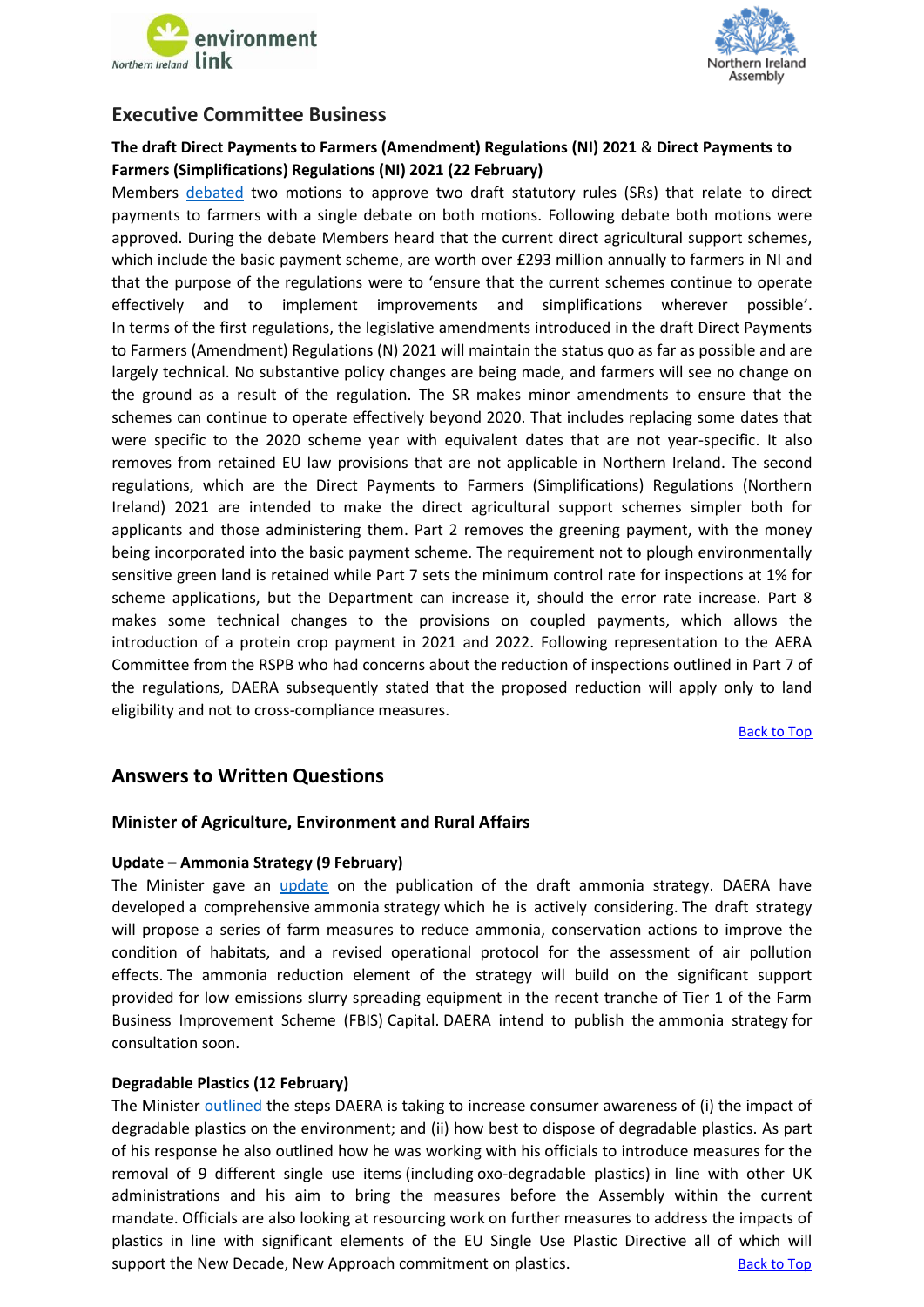



#### <span id="page-2-0"></span>**Forests for Future & Afforestation Forum (11 February)**

With regard to the Forests for Future pledge, the Minister provided a detailed [answer](http://aims.niassembly.gov.uk/questions/printquestionsummary.aspx?docid=324620) on (i) what types of trees will be planted in NI as part of this programme; and (ii) whether the Afforestation Forum has been established. The Afforestation Forum of senior council and government department officials was established in 2020 and commenced work last autumn with a number of members already engaged in developing their plans. In December 2020 the Department hosted an online meeting at which all members could share the experience and approach to developing woodland plans that other members have taken to date.

#### <span id="page-2-1"></span>**Unauthorised Dumping of Used Tyres (11 February)**

The Minister [stated](http://aims.niassembly.gov.uk/questions/printquestionsummary.aspx?docid=324537) that end of life tyres are considered controlled waste and are regulated from the point of discard at the tyre retail businesses. The Duty of Care Regulations place a requirement on these businesses to handle the tyres appropriately and only pass the tyres to a suitably authorised facility. During 2019 and 2020, officers issued five fixed penalty notices totalling £1,800 to vehicle tyre suppliers for unauthorised dumping of used tyres. One fixed penalty notice of £300 was issued to a tyre supplier for a breach of duty of care in relation to the disposal of used tyres. Additionally, two enforcement notices were issued to tyre retail businesses to remove used tyres to authorised waste tyre facilities during the same period. NIEA focuses its resources on preventing unauthorised disposal of used tyres. In doing so they carry out visits to tyre retail premises, inspecting waste storage and duty of care documentation to ensure that waste tyres are properly secured, and are being disposed of at appropriately licensed facilities. NIEA completed 168 such inspections in 2019, and 35 by the end of February 2020 before restrictions under Covid 19 constrained this activity.

#### [Back to Top](#page-0-0)

#### <span id="page-2-2"></span>**bTB Strategy & Consultation with eNGOs (9 February)**

The Minister was asked what plans he has to publish a new bovine tuberculosis strategy; and what consultation is taking place with the wildlife and conservation sector in relation to the formation of new policy. He [replied](http://aims.niassembly.gov.uk/questions/printquestionsummary.aspx?docid=323808) that officials are working at pace to finalise the Strategy and the accompanying business case. Once this work has been completed, a final and informed decision can be made on the elements of the Eradication Strategy which will ensure a holistic approach and address all the key factors in the control and eradication of the disease. The Minister confirmed that while officials are finalising advice, changes relating to wildlife intervention if agreed, would require the introduction of new subordinate legislation and would be subject to further consultation. Stakeholder participation will be a central element of the process.

#### <span id="page-2-3"></span>**Update on the Outdoor Recreation Bill (15 February)**

The Minister [stated](http://aims.niassembly.gov.uk/questions/printquestionsummary.aspx?docid=325314) that DAERA issued an 8 week consultation to district councils, landowner organisations, recreation bodies and other key stakeholders with an interest in outdoor recreation on 27 January. A second general public consultation exercise will issue later in the year taking account of the findings of this initial exercise. The aim of this two stage consultation process is to seek views on the current legislative provision relating to outdoor recreation in NI and to investigate how provision can be improved, while protecting the environment and recognising the needs of landowners.

#### <span id="page-2-4"></span>**Update - Review of the Bateman Formula and Coastal Management (15 February)**

The Minister [revealed](http://aims.niassembly.gov.uk/questions/printquestionsummary.aspx?docid=324958) that he had recently written to the Infrastructure Minister to discuss future arrangements for the Coastal Forum. The Coastal Forum was formed and co-chaired by previous AERA and Infrastructure Ministers and members included the Chief Executives of coastal Councils and the NI Director of the National Trust. Previous Ministers concluded that the Bateman Formula from 1967 is now outdated. The absence of specific legislation in NI governing coastal change has resulted in a lack of data on the state of our coastline, and little understanding on how our coastline is changing. An analysis of existing NI coastal data commissioned by the previous DAERA and DfI Ministers and published in 2019, concluded that scientifically robust data was required for the entire NI coast to provide a basis for effective management policies. DAERA officials have worked closely with DfI to devise a comprehensive Work Programme which is being managed by a Working Group. The priority objective is to address the significant gaps in our coastline data and provide a reliable evidence base for effective coastal management. The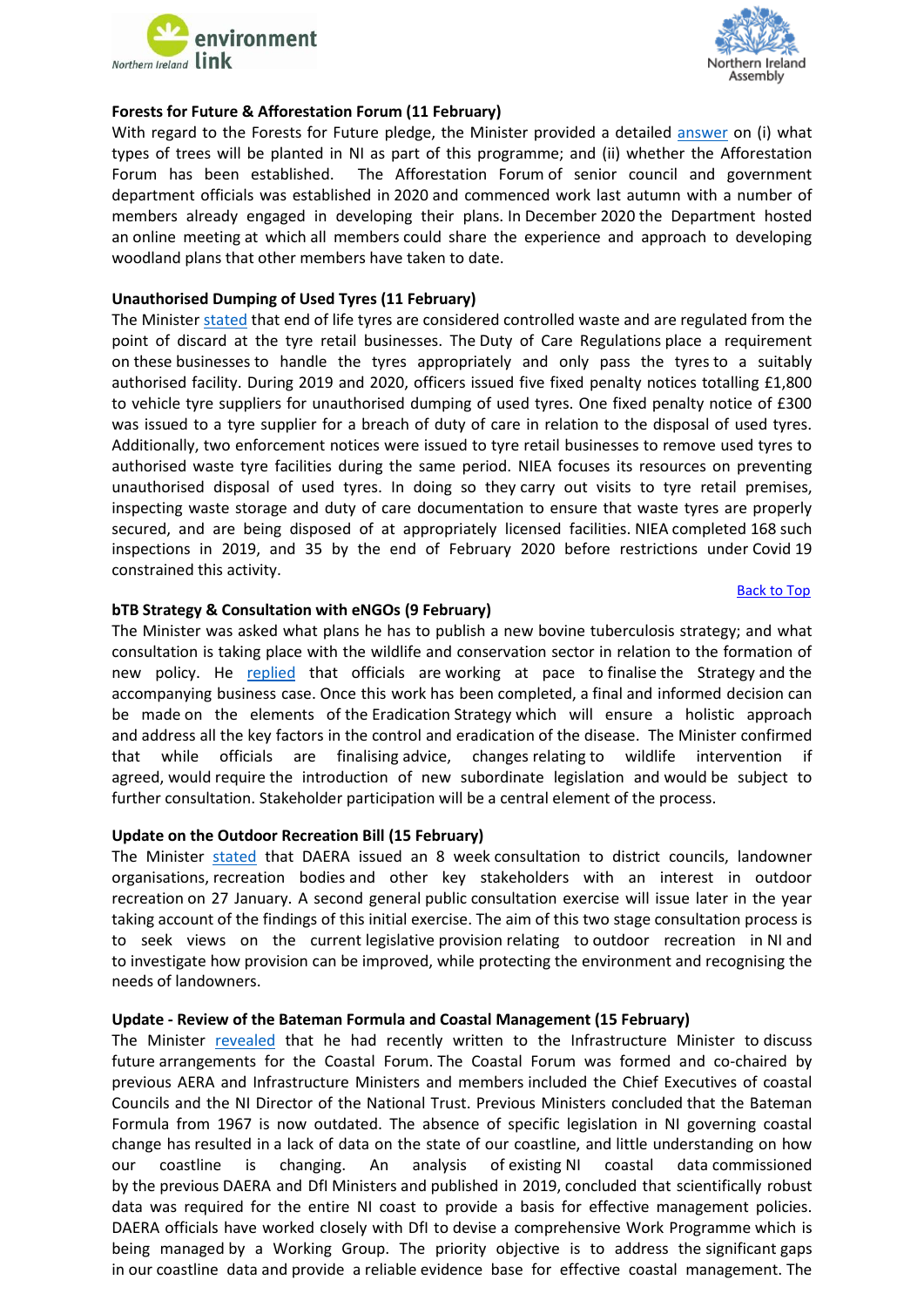



Working Group has also provided decision makers with a position paper outlining current policy and best practice for NI in the absence of data on coastal change. DAERA has recently secured £400,000 funding to address the lack of coastal data and contracts have been let to undertake a comprehensive coastal survey covering the entire Northern Ireland coast in early 2021. Supporting research on wave climate affecting the Ards Peninsula is ongoing, funded by the European Maritime Fisheries Fund.

# <span id="page-3-0"></span>**Operation of North/ South Institutions (24 February)**

When asked whether he had made a decision to withdraw from operation of the North/South institutions, the AERA Minister [replied](http://aims.niassembly.gov.uk/questions/printquestionsummary.aspx?docid=325787) that given the negative impacts of the protocol he cannot proceed on the basis of business as usual in respect of North/South relations.

## **Minister of Finance**

# <span id="page-3-1"></span>**Impact of loss of European Structural Funds (1 February)**

The Minister of Finance [stated](http://aims.niassembly.gov.uk/questions/printquestionsummary.aspx?docid=325525) that EU Structural Fund Programmes, funded under the 2014-20 Multiannual Financial Framework, will continue until their completion. Therefore, no current programmes should be affected in the 21-22 financial year. However, the delay by the UK Government in providing detail or information on replacement funds will prevent the development of new programmes and creates the risk of a funding gap in the transition from current EU funds to future domestic funds. To help alleviate this pressure and mitigate this risk the Executive have approved a £42m bid from the Department for the Economy to help bridge the potential gap caused by the delay in the commencement of the proposed Shared Prosperity Fund.

[Back to Top](#page-0-0)

[Back to Top](#page-0-0)

# **Minister for Infrastructure**

## <span id="page-3-2"></span>**Planning Applications - Battery Energy Storage Systems (2 February)**

The Minster [stated](http://aims.niassembly.gov.uk/questions/printquestionsummary.aspx?docid=325235) that a small number of applications for battery energy storage systems have been approved by local councils. Following concerns raised by members of the public and elected representatives it became apparent that clarification was needed on how these developments should be classified for the purposes of planning. Subsequently, on 16 December 2020 the Chief Planner formally confirmed that, for the purposes of planning, the Department considers electricity storage development falls within the meaning of an 'electricity generating station'. This aligns with the approach in England, Scotland and Wales where the government has also confirmed the position that, in relation to planning, electricity storage facilities are a form of generating station. This means that an electricity storage development of over 5 megawatts is considered 'major development', and over 30 megawatts could potentially be 'regionally significant development' for the purposes of section26 of the Planning Act (NI) 2011. It will also mean that, while the decision on whether such development proposals constitute 'EIA development' is ultimately a matter for each local planning authority, developments with a site over 0.5 hectares in size should be subject to screening for environmental impact assessment. The Minister is also aware of the concerns in relation to extant permissions for electricity storage developments and this will be a matter for the relevant local planning authority to consider and take any action if deemed appropriate. In relation to existing planning applications in the system, it is the responsibility of the relevant planning authority to ensure that it processes and determines each application properly, within the legislative and policy context, and taking into account the individual circumstances of each case.

## <span id="page-3-3"></span>**Update - Review of the Planning Act (NI) 2011 (4 February)**

Minister Mallon [revealed](http://aims.niassembly.gov.uk/questions/printquestionsummary.aspx?docid=323811) that DfI officials have commenced work on the review within the terms set out in the regulations, and the Department aims to undertake a targeted call for evidence exercise, to include councils, statutory consultees and other community, business and environmental representatives. The evidence gathered as part of this engagement exercise will help inform the preparation of the review report.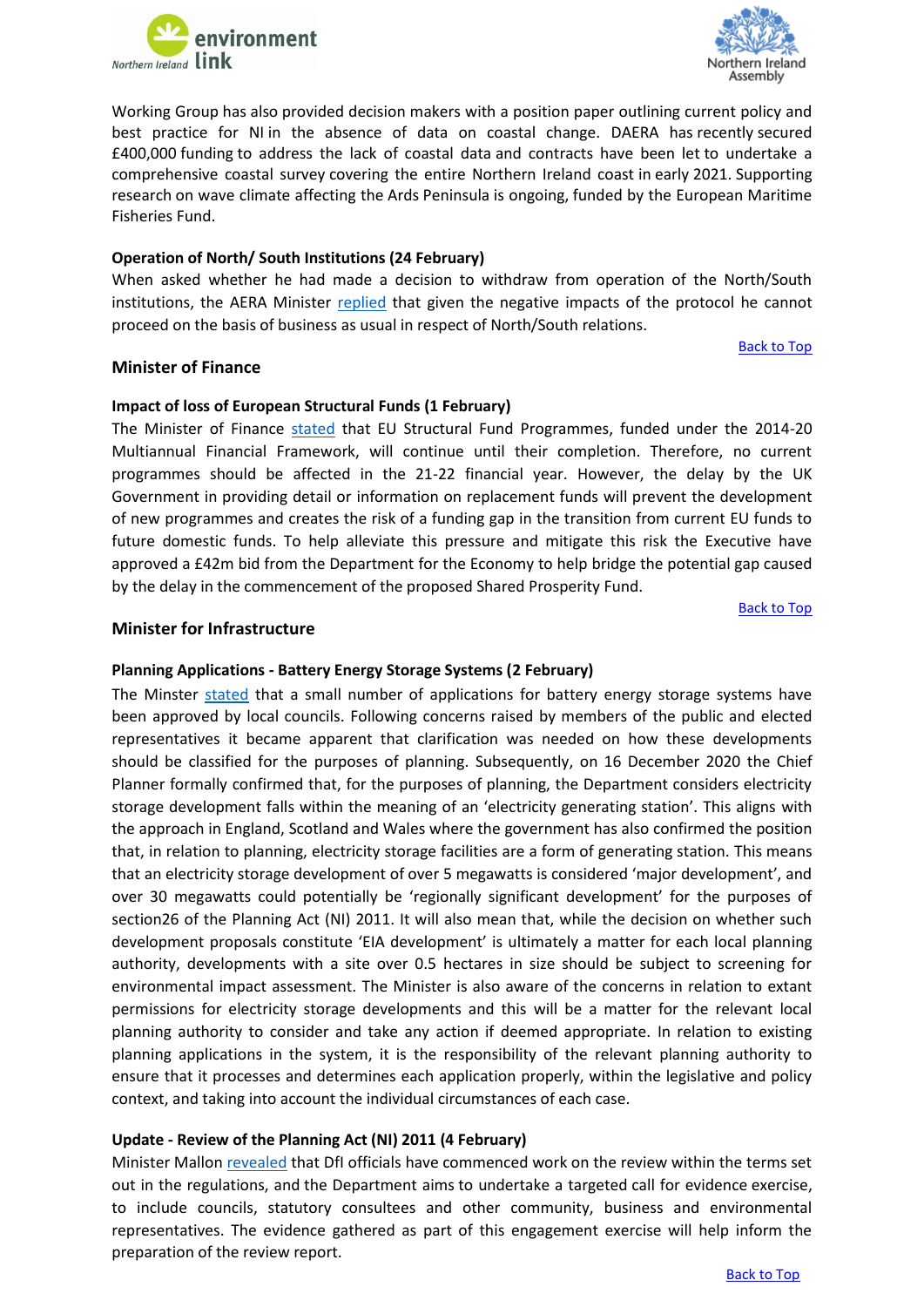



# **Oral Answers to Questions**

# **Minister of Agriculture, Environment and Rural Affairs**

# <span id="page-4-0"></span>**Curlew Population (8 February)**

[The Minister was asked what plans his Department has to protect the declining curlew population.](http://aims.niassembly.gov.uk/questions/oralsearchresults.aspx?&qf=0&qfv=1&ref=AQO%201540/17-22)  He [replied](http://aims.niassembly.gov.uk/officialreport/report.aspx?&eveDate=2021-02-08&docID=325081#AQO%201540/17-22) that the breeding populations of curlew have declined significantly in our lifetime. A range of legislative and policy measures is in place to protect curlews. They are fully protected under the Wildlife Order when they are nesting. They are also protected in a number of areas of special scientific interest (ASSIs). Curlew are also protected in the planning system: advice from officials in NIEA to planning authorities is to avoid and mitigate any potential impacts to curlew, including on a suitable habitat that they could utilise, from land development and associated activities. Officials are involved in undertaking the third UK special protection area (SPA) network review under the birds directive, along with the other UK nature conservation agencies. As part of the review, officials have considered protection for significant breeding curlew sites in the Northern Ireland SPA network. Once advised to do so by his officials, he will consider proposals to protect the areas supporting the remaining significant breeding curlew populations in Northern Ireland.

## <span id="page-4-1"></span>**Deposit Return Scheme (8 February)**

Minister Lyons [stated](http://aims.niassembly.gov.uk/officialreport/report.aspx?&eveDate=2021-02-08&docID=325081#AQO%201541/17-22) that in February 2020, DAERA committed to Northern Ireland's continued participation in the development of UK-wide proposals to reform the packaging producer responsibility system and the introduction of a deposit return scheme (DRS). The plan is to consult on these schemes this year. Powers are being taken in the Westminster Environment Bill to provide for a deposit return scheme for Northern Ireland, alongside England and Wales. Such a scheme can significantly increase the recycling and recyclability of single-use drinks containers. A deposit return scheme could also result in a substantial reduction in the amount of littering in NI. Germany, Norway and the Netherlands, for example, have achieved collection and recycling rates of 98%, 97% and 95% respectively for plastic drinks bottles. The options for the scope of material and size of container, deposit level and model of a DRS will be presented in the forthcoming consultation.

[Back to Top](#page-0-0)

# <span id="page-4-2"></span>**Minister for Infrastructure**

## **Transport Decarbonisation (2 February)**

Minister Mallon outlined the measures Department is taking to facilitate decarbonisation in transport. She [stated](http://aims.niassembly.gov.uk/officialreport/report.aspx?&eveDate=2021-02-02&docID=324097#AQO%201499/17-22) that her officials have been working closely with the Office for Zero Emission Vehicles on the development of transport decarbonisation plans, and they are leading on the transport elements of the Department for the Economy's proposed new energy strategy. The work focuses on four main themes: a modal shift that includes active travel options; the electrification of transport; alternative fuels capability; and the future of mobility, which looks at IT solutions, such as Mobility as a Service, and micro-mobility options, such as the use of electric bikes and e-cargo bikes for short journeys and last-mile delivery. Consideration is also being given to how alternative fuels can be deployed across the transport sector, including the use of compressed natural gas/liquid natural gas for freight; the electrification of transport, including opportunities for greening the public-sector fleet; how green hydrogen can be used to power heavier vehicles other than buses, exploring its potential use in refuse collection and in the marine and retail sectors. The Minister also outlined ongoing improvements in the commercial provision of electric vehicle (EV) charging infrastructure with plans to install 73 new EV rapid charging points across the island of Ireland and the west of Scotland by 31 March 2023.

## <span id="page-4-3"></span>**Planning: Ammonia Guidance (2 February)**

The Minister for Infrastructure was asked (Topical Q1) for an update on her review of the planning application process to ensure that planners have all the appropriate guidance on ammonia and are led by the science and data to mitigate emissions. The Minister [stated](http://aims.niassembly.gov.uk/officialreport/report.aspx?&eveDate=2021-02-02&docID=324097#3246714) that Ammonia is an issue of